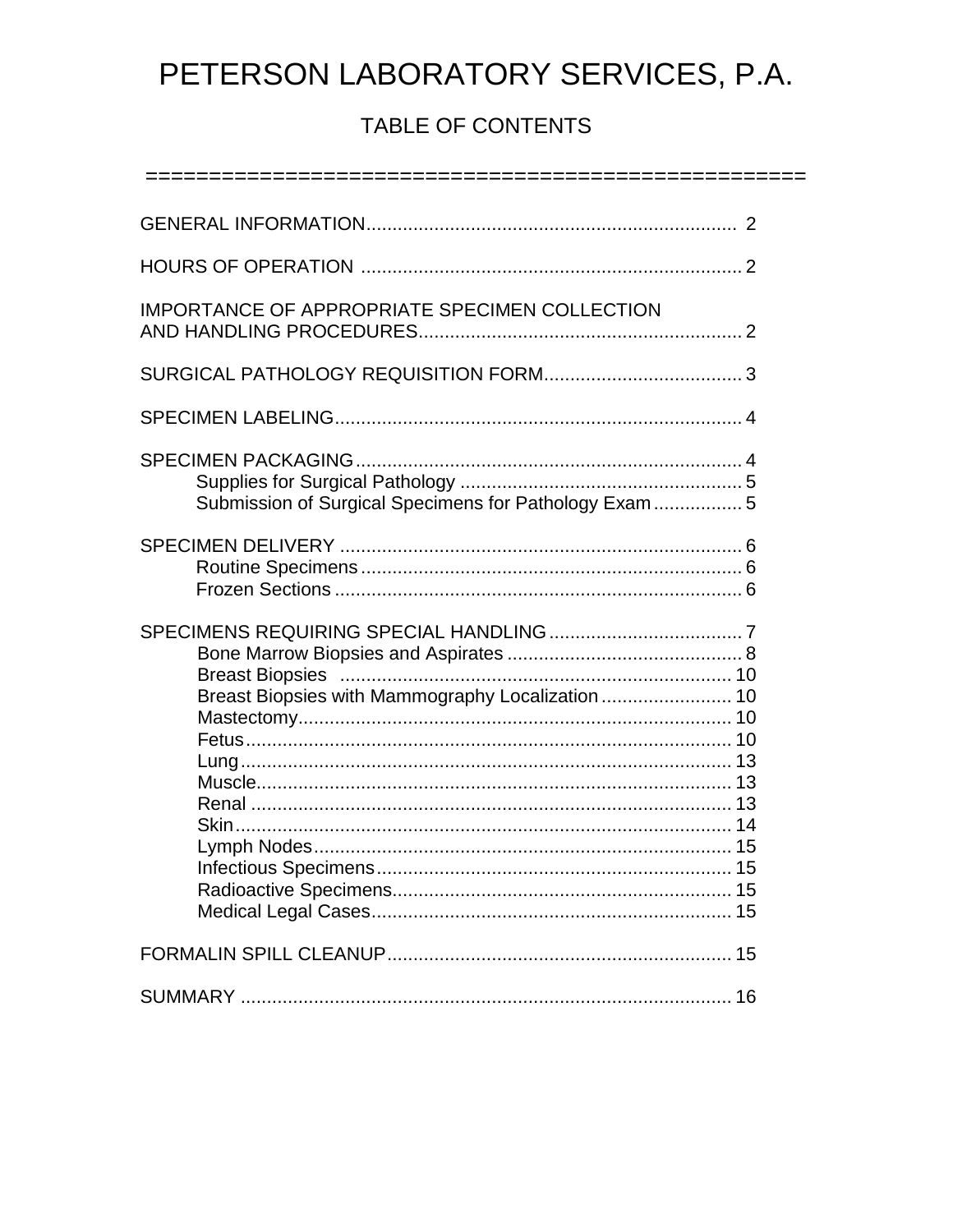#### **I. GENERAL INFORMATION**

| <b>Pathologists</b><br>Peggy S. Peterson, DO;<br>Susan L. Speaks, PhD, MD; Tarek A. Salem | 539-5363            |  |
|-------------------------------------------------------------------------------------------|---------------------|--|
| <b>Supervisor, Histo/Anatomic Laboratory</b>                                              | 539-5363 (Ext. 139) |  |
| <b>Supervisor, Cytopathology</b><br><b>Erin DeYoung</b>                                   | 539-5363 (Ext. 168) |  |

#### **II. EXTENT OF SERVICES**

 Surgical Pathology is that part of anatomic pathology concerned with the study of tissue and organ samples removed from patients, either by biopsy or through a surgical procedure, in an attempt to obtain diagnosis of a lesion or disease. The pathologist is therefore able to advise the attending physician as to the nature of the disease, the prognosis and the need for additional sampling or exploration.

#### **III. SURGICAL PATHOLOGY**

#### **Hours of Operation**

The Surgical Pathology Laboratory and Office is open from 8:00 a.m. to 5:00 p.m., Monday through Friday, excluding major holidays. For assistance after hours and/or on weekends, the pathologist on call can be reached through the answering service, (800) 876-5522 or (785) 539-5363.

#### **IV. IMPORTANCE OF APPROPRIATE SPECIMEN COLLECTION AND HANDLING PROCEDURES**

- A. To ensure that hospital departments and outside sources submitting specimens to the surgical pathology laboratory follow established methods to guard against clerical and/or processing errors.
- B. To ensure collection, handling and transport of all specimens is consistent in maintaining tissue integrity and proper patient identification.
- C. To provide the pathologists and pathology assistants with pertinent clinical and historical information to aid in the dissection and pathologic diagnosis.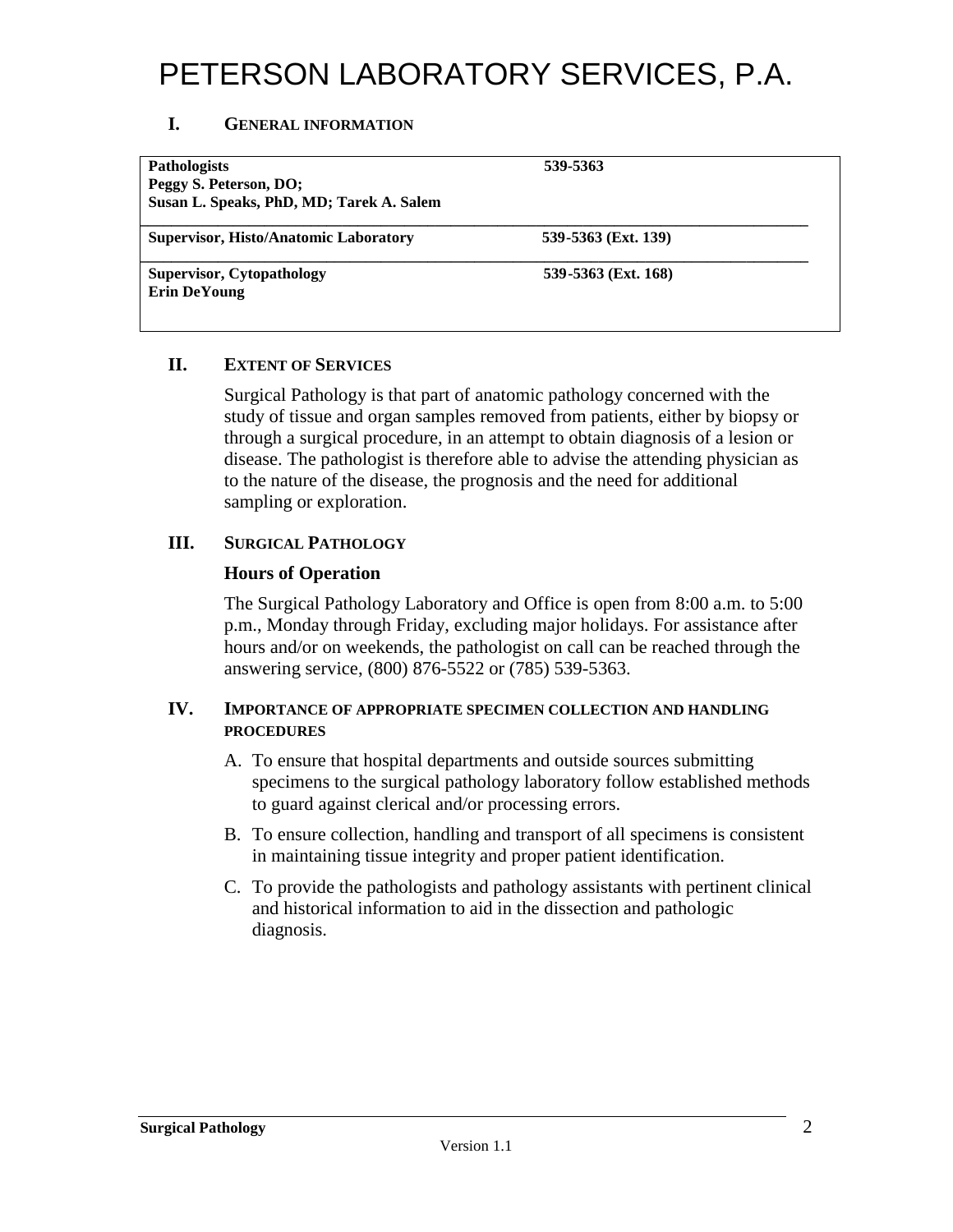### **SURGICAL PATHOLOGY REQUISITION FORM**

All specimens submitted to the surgical pathology laboratory must be accompanied by a complete, accurate and legible requisition. The requisition MUST contain the following information:

- A. Patient's name plate (addressograph), or if hand written, the patient's first and last name
- B. Patient's hospital identification number (for hospital admissions), encounter number and/or medical record number
- C. Patient's date of birth
- D. Date and time specimen was collected
- E. Physician's first and last name
- F. Additional physician's name/s to receive copies of pathology report. Please include first and last name, address or fax number if result is to be faxed.
- G. Clinical information, including clinical history and pre/post-operative diagnosis
- H. Specimen source (site and side of body)
- I. Location where specimen was collected
- J. Billing information, including diagnosis code or "signs and symptoms"

#### **SPECIAL CONSIDERATIONS**

It is helpful to include pager/cell numbers if you wish to be contacted with results or a fax number if you wish the report faxed to your office. The reports are also available by internet access for those who request such a service. Internet reporting for clinicians may be set-up by calling (785) 539-5363. Press "5" or dial 152. Please ask for Brandi Butler, Client Representative.

If the specimen is infectious, please note the infection on the requisition. Only surgical and cytology specimens collected by licensed health care providers and/or authorized by law enforcement officers will be accepted for processing in the histology/pathology laboratory.

#### **SPECIMEN LABELING**

Specimen containers MUST be labeled with the following information:

- A. Patient's first and last name
- B. Patient's medical record number and/or hospital number
- C. Specimen source to include site and side of body
- D. Physician's name
- E. Date specimen collected

**NOTE:** This information may be handwritten or on a generated label attached to the side of the container (not the lid). When each of multiple specimens is to be examined and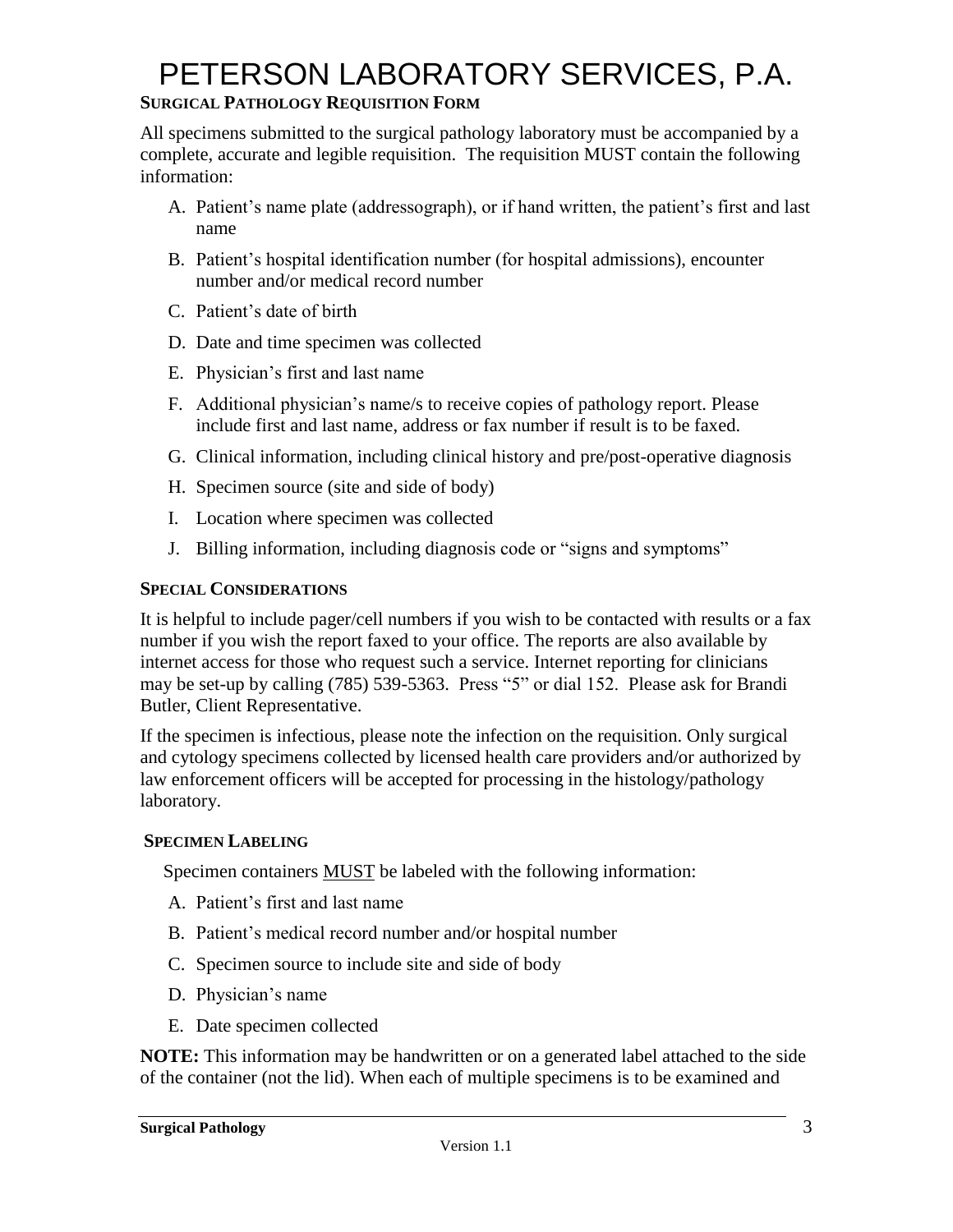diagnosed individually, each specimen must be submitted in a separate, appropriately labeled and identified container.

#### **PACKAGING THE ROUTINE SPECIMEN**

Universal precautions are to be exercised in handling and transporting surgical pathology specimens.

- A. Except as noted under "Specimens Requiring Special Handling," specimens should be placed in appropriately-sized, tightly sealed, approved containers with ratio of 10% formalin to tissue of at least 10:1.
- B. Rinse large specimens with water before placing in formalin. Excess blood or other body fluids dilute formalin's fixative properties.
- C. Each container should be labeled with a biohazard/formalin warning label
- D. The specimen container should be placed inside a secondary container (i.e. biopsy bag) prior to delivery to the laboratory.
- E. The specimen requisition must accompany each specimen, packaged to arrive clean and legible.

**NOTE:** Proper and timely fixation is a critical step in tissue preparation for diagnosis. The importance of proper fixation cannot be overemphasized. If your facility does not have a supply of formalin, it may be ordered through Peterson Laboratory Services, (785- 539-5363, extension 152).

Large specimens (example: placentas, breasts, bowels, kidneys) absorb formalin very slowly. Please refrigerate these specimens after the fixative has been added. Maintain refrigeration until specimen pickup. Refrigeration is particularly critical if the gross exam will be delayed. Cold preservation minimizes autolytic changes which occur at room temperature in large specimens.

Be certain that small specimens are immersed in the formalin. If a specimen adheres to the underside of the lid or side of the container, it may dry out and/or remain unfixed.

Refer to the "Special Handling" section of this manual for processing lymph nodes, bone marrow samples, etc.

#### **SUPPLIES FOR SURGICAL PATHOLOGY**

Formalin-filled specimen bottles

- 20 ml HistoPak 10% formalin container
- 40 ml HistoPak 10% formalin container
- 60 ml HistoPak 10% formalin container

Formalin Storage containers

- 5 G formalin "Carboy" containers
- 2.9 G formal in "Carboy" containers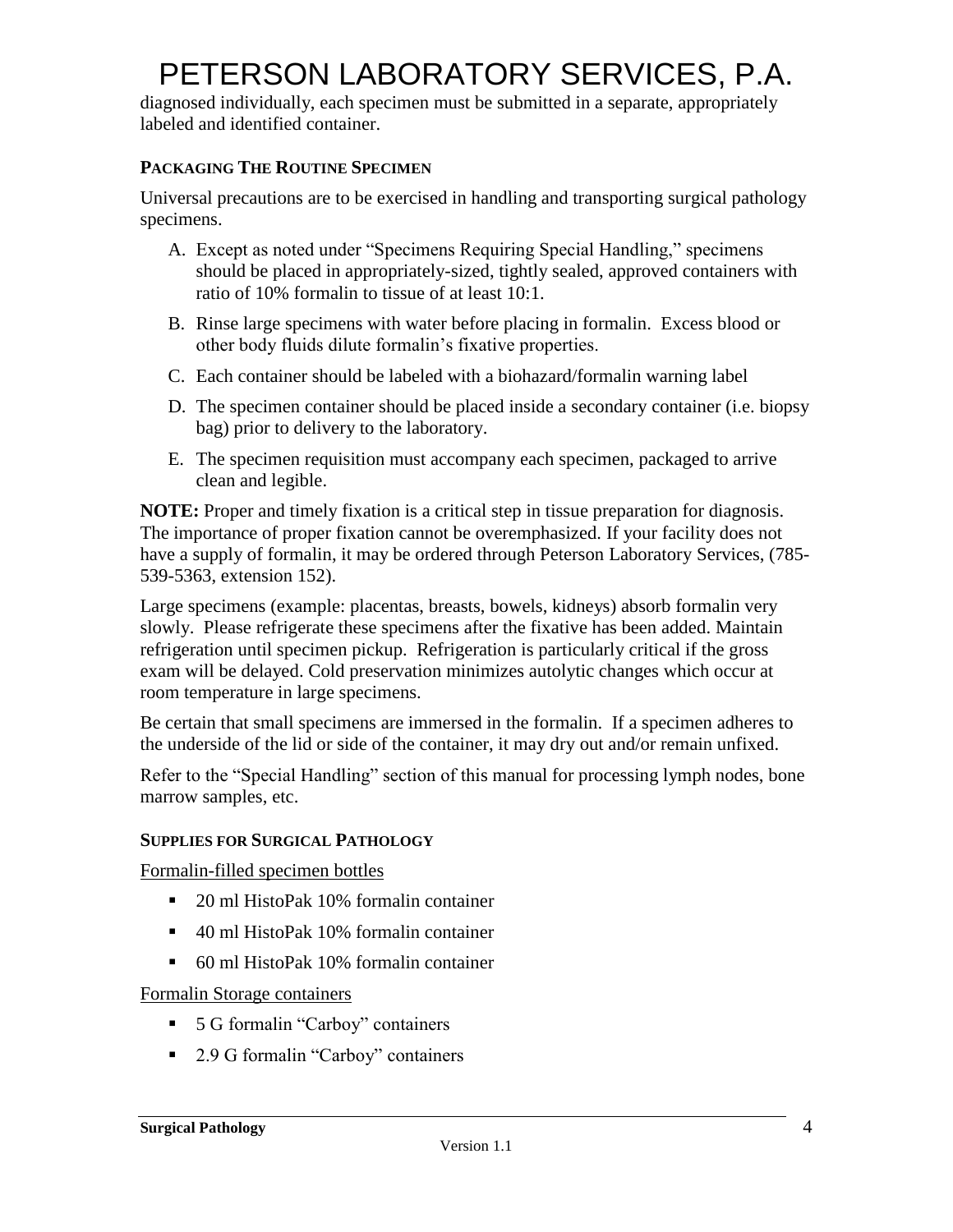Empty Specimen Transport Containers

| • Biopsy bags | * Biopsy containers |            |
|---------------|---------------------|------------|
| Small         | $*120$ mL           | $*1000$ mL |
| • Medium      | $* 240$ mL          | $* 64 oz$  |
| o Large       | $*500$ mL           | $*174$ oz  |

Requisition Forms

#### **SUBMISSION OF SURGICAL SPECIMENS FOR PATHOLOGY EXAM**

All surgically removed specimens must be submitted to the pathology laboratory for gross, microscopic evaluation and result report except as noted below.

On the order of the surgeon, the following tissue specimens may be exempted from microscopic examination. These specimens may be discarded or sent to pathology for GROSS ONLY examination. The final decision as to whether a "GROSS ONLY" specimen will be examined microscopically will rest with the pathologist. If the specimen appears abnormal, or if there are unusual clinical features present, the specimen may be examined microscopically.

- 1. Hardware of any kind
- 2. Foreign bodies
- 3. Teeth
- 4. Therapeutic radioactive sources
- 5. Normal infant foreskin
- 6. Tonsils and adenoids collected from patients under the age 14
- 7. Hernia sacs
- 8. Bone debridement tissue
- 9. Tissue for post-plastic procedures

### **SPECIMEN DELIVERY AND SPECIAL CONSIDERATIONS**

#### **Routine Specimens**

Routine specimens may be brought directly to the facility laboratory and placed in the surgical/anatomic tray designated for Peterson Laboratory Services. Pick-up times vary depending on location and contracted arrangements.

Every effort should be made to maintain a steady flow to the laboratory. Specimen accumulation compromises tissue integrity, increases the risk of medical error and delays result reports. Special arrangement can be made for those specimens needing immediate attention during after hours.

Specimens too large for routine containers (i.e. limbs) should be double-bagged in the large red biohazard bags and placed in a ridge container. Label the inner bag with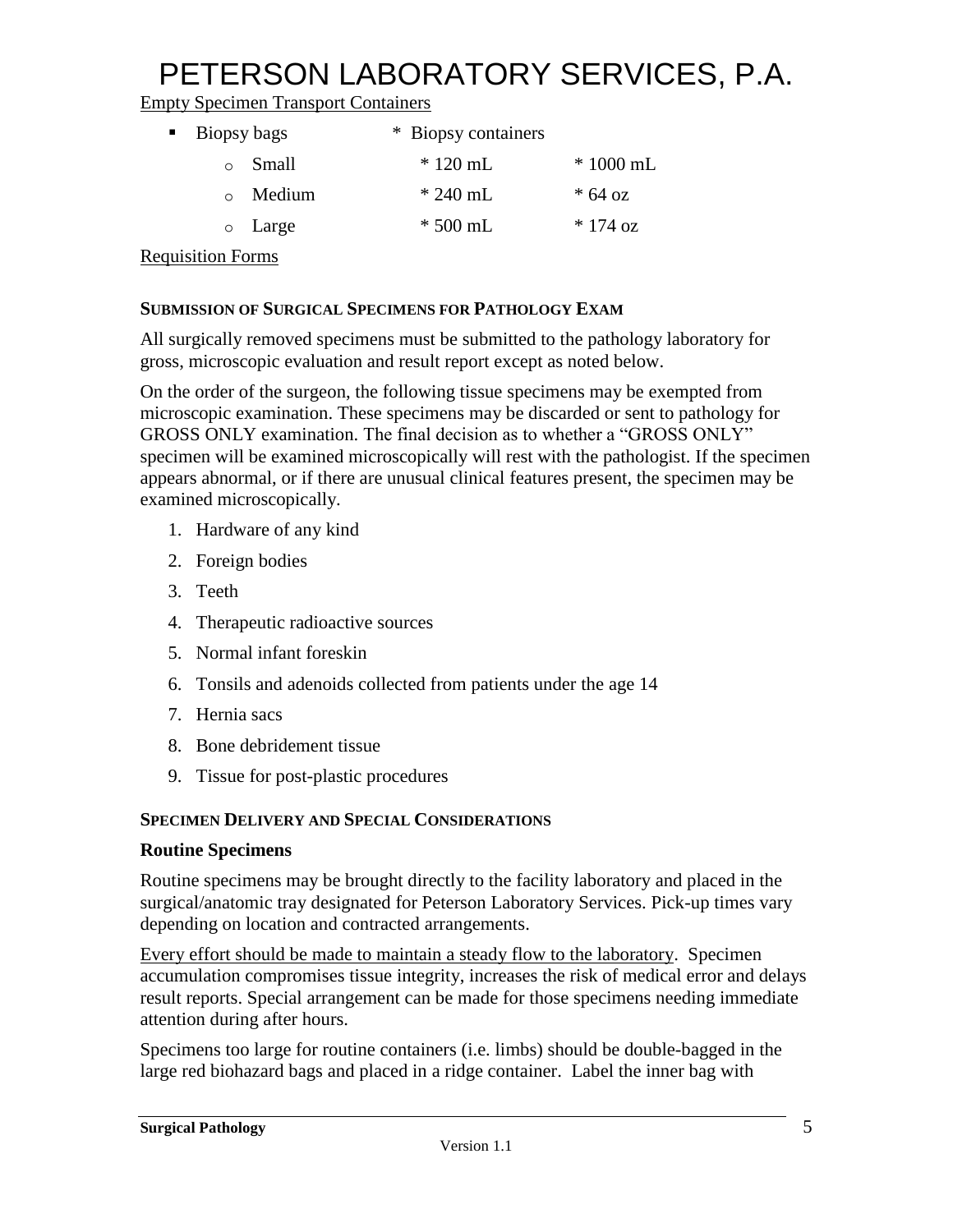patient's name, hospital number and source of specimen. The specimen should be refrigerated until pick-up.

### **Frozen Sections**

The frozen section, which is performed intraoperatively, is one of the most important procedures that the pathologist performs. When effectively utilized, the frozen section can influence the course of an operation. The purposes of a frozen section are:

- 1) To establish the presence and nature of a lesion
- 2) To determine the adequacy of surgical margins
- 3) To establish whether the tissue obtained contains diagnosable material (even if the exact diagnosis cannot be made on the frozen sample) or whether additional sampling is indicated.

The indication and limitations of frozen section diagnosis vary from organ to organ. Frozen sections may also be performed on tissue sampled from a physician's office, radiology or any other area where the surgeon has a need for a rapid diagnosis. At times, a pathologist may render a gross diagnosis to the operating surgeon for the same purpose. Doing so is considered an operative consult and is charged as such.

All frozen sections are to be scheduled before the procedure. To arrange a frozen section (or if you have questions), please call the Histology/Pathology Department, (785) 539- 5363, extension 141. After-hours frozen sections will be handled through the responsible pathologist on-call.

**NOTE**: All frozen section specimens transported to Peterson Laboratory Services are to be placed fresh (without formalin) in a specimen container labeled with the patient's name, facility number, specimen name and site/side of body.

Any sutures or clips denoting anatomical orientation need to be clearly noted. Specimen requisitions need to be complete as stated above and include O.R. suite and phone number to render frozen section diagnosis to the operating surgeon. When taking a specimen to Peterson Laboratory Services for a "frozen section" you MUST hand it to a pathologist or an employee.

Please inform the staff member that the specimen is a frozen section and the facility from which it originates. The Histology/Pathology Department is located in Building B on the lower level adjacent to the elevator.

### **SPECIMENS REQUIRING SPECIAL HANDLING**

Several types of specimens require special handling and should be submitted to the pathology laboratory **fresh** (without fixative) and in a sterile container. Specimens are transported without fixative to allow special testing if necessary.

These specimens may include:

- **Lymph nodes for lymphoma**
- Any specimen samples for cytogenetics (i.e. products of conception)
- **Lung resection specimens**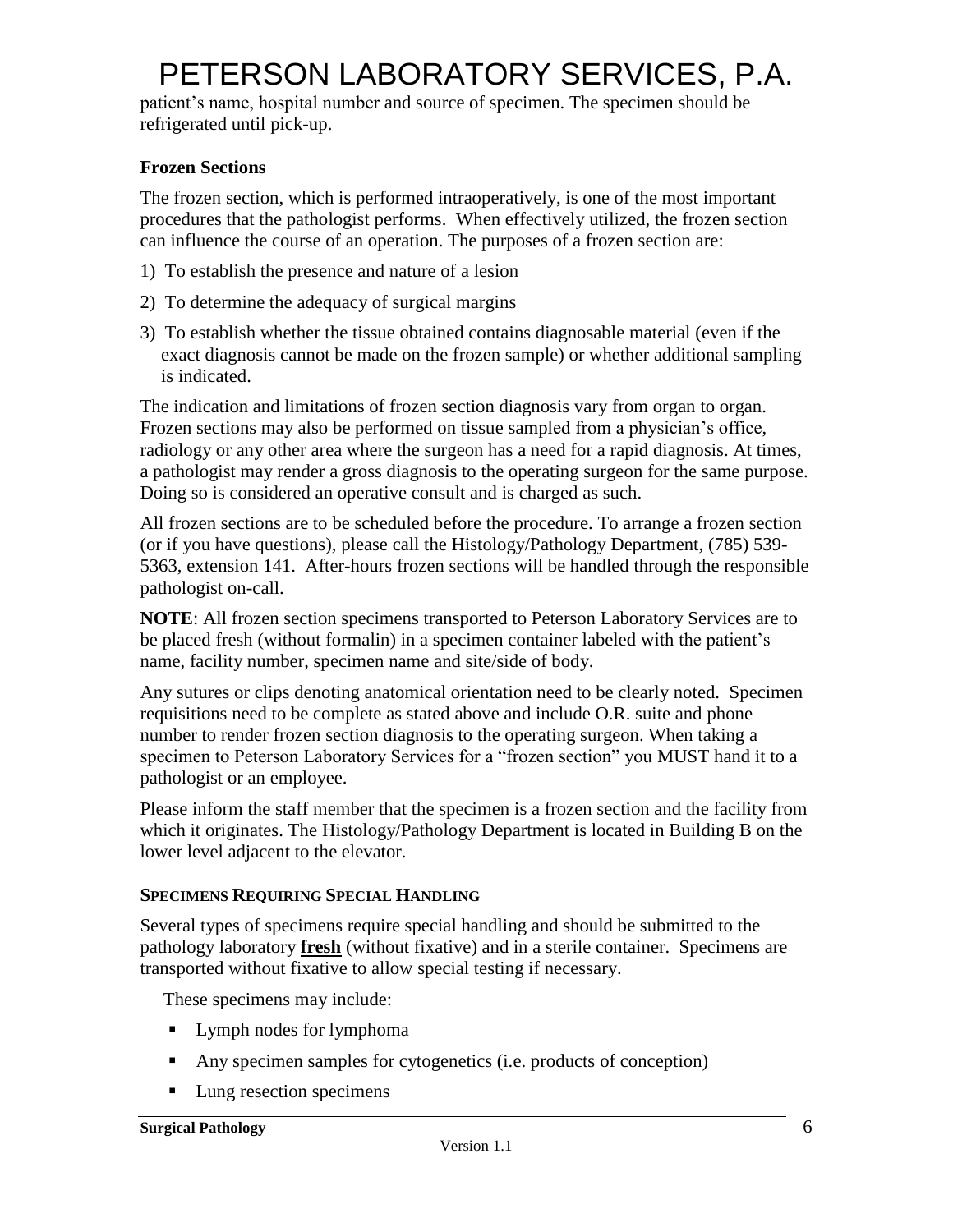- Biopsies of tumor with unknown primaries
- $\blacksquare$  Urinary calculi do not place in formalin, submit dry for analysis
- Extremities (legs, arms, hands) submit in two red biohazard bags placed in a rigid container big enough to fit the entire specimen (ex. Cardboard box, biohazard container, etc.), taking care not to contaminate environment with blood. Keep the specimen refrigerated if unable to transport immediately. The extremity must be accompanied by a Disposal Form, signed by the patient.
- Fetus or placental tissue for cytogenetics (see Special Procedure)
- Skeletal muscle biopsy for myopathy or neuropathy (see Special Procedure)
- Skin biopsy for immunofluorescence place in special fixative (Zeus) see special procedure
- **Peripheral nerve biopsy**
- $\blacksquare$  Liver for quantitative copper or iron place in 10% formalin unless otherwise directed.

When planning many of the above listed procedures, it is advisable to discuss the case with the pathologist so that appropriate arrangements may be made in advance. The specimens may be brought to Peterson Laboratory or the surgeon may request the pathologist review the specimen on-site. To make arrangement for special procedures during regular hours, please call (785) 539-5363 and ask for the pathologist assigned to clinical services. For your reference, Peterson Laboratory Services distributes a list of pathologist assignments to all hospital laboratories on a quarterly basis. After hours, please contact the pathologist on-call.

#### **BONE MARROW BIOPSIES AND ASPIRATES**

Please schedule the collection of bone marrow samples to arrive at Peterson Laboratory Services as early in the day as possible. Many bone marrow biopsy cases include flow cytometry, cytogenetics or other special studies that are forwarded to partner laboratories via Federal Express. Late afternoon procedures (arriving to Peterson Laboratory Services after 2:00 p.m.) may miss shipping deadlines and lose viability for the special studies.

If the specimen will be sent for special studies and out-of-town courier service is needed, please call PLS, extension "0." If possible, please let us know 24 hours in advance so that we may arrange the service.

If you wish Peterson Laboratory to perform the bone marrow biopsy, the pathologist assigned to clinical pathology will perform the procedure. Please call Melissa, (800) 876- 5522 or 785-539-5363, extension 141 to schedule a pathologist. The preferred time of collection is 9:00 a.m.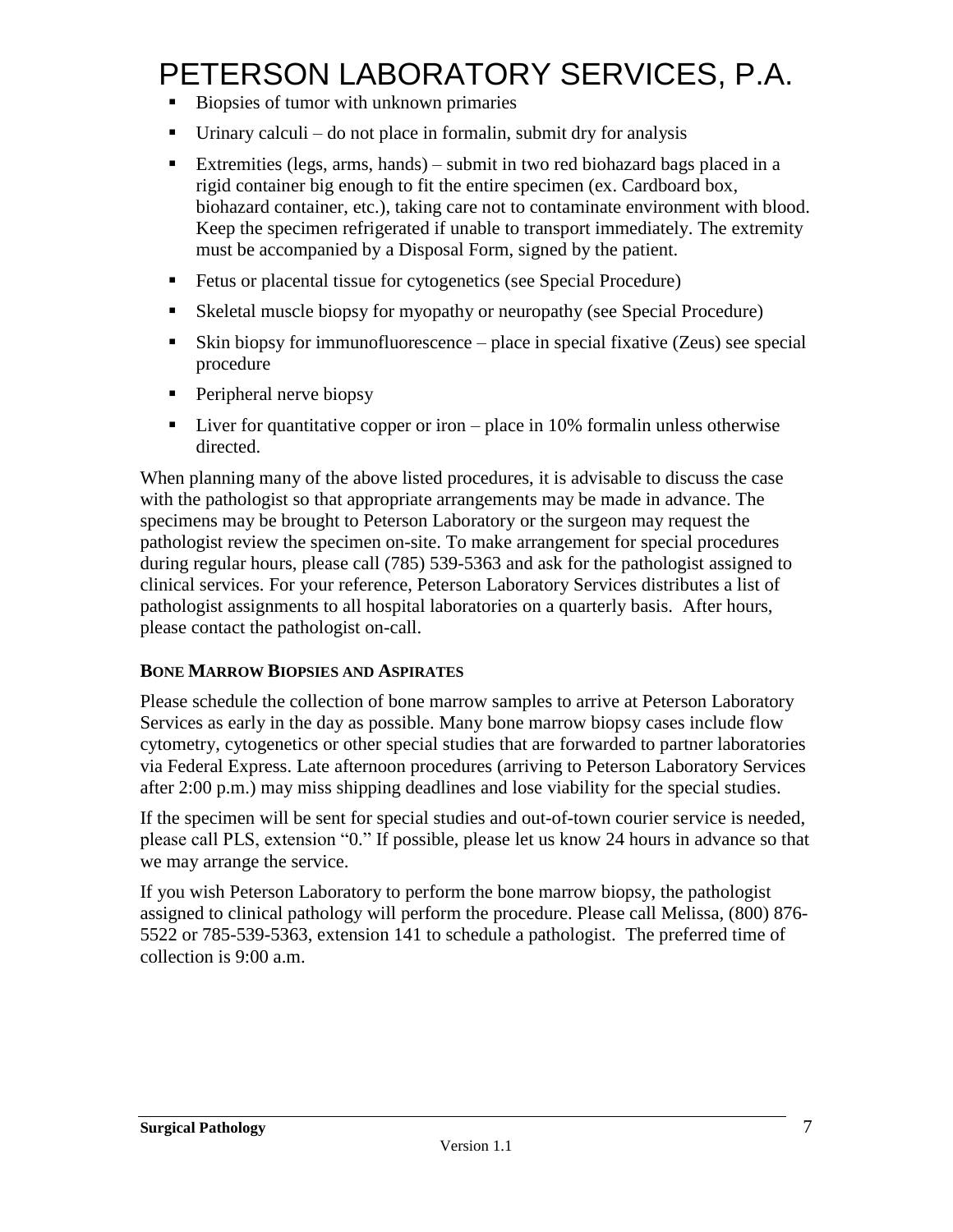## **Specimen Requirements:**

Unstained slides prepared from spicules from a bone marrow aspiration (Generally 4-10 slides)

Bone marrow cell clot (button) in container of 10% formalin

Bone marrow core biopsy in container of 10% formalin, if applicable

1-2 Stained peripheral blood smear slides

Sodium heparin tube(s) for flow cytometry and/or cytogenetics, if applicable

Results of CBC performed within previous 24 hours

PLS requisition and patient H&P listing current diagnosis

### **Procedure:**

Hint: Pre-label slides and blood tubes before the procedure begins

- 1. The same day bone marrow is to be collected, make 1-2 peripheral blood smears from blood drawn in an EDTA (purple top) tube.
- 2. Accompany the physician to the room where the sample will be collected.
- 3. Physician should aspirate at least 1 mL marrow, if possible, for aspirate smears (see Item 5).
- 4. If flow cytometry and/or other special studies will be ordered, collect 5 ml from marrow, if possible, and proceed to Option 1 or Option 2 below:

Option 1: Draw  $\frac{1}{2}$  cc of sodium heparin into a syringe, then aspirate marrow into the syringe.

Option 2: Draw marrow into sterile syringe and quickly transfer at least 4 cc into sodium heparin tube.

5. Using syringe containing marrow collected by physician:

Option 1: Express marrow into EDTA tube and mix well. Create slides later in laboratory with technique outlined in Item 6 (Aspirate smears). Collect specimen for cell block as outlined in Item 7 (Clot).

Option 2: Marrow clots quickly, work fast. Express marrow from syringe onto mirror/glass immediately and prepare slides as outlined in Item 6. Depending upon quantity of marrow in the syringe, some of the syringe contents may also be used for Item 7.

- 6. Pick off the spicules (particles) of marrow that remain on the mirror/glass slide after slanting the mirror/glass slide to remove most of the blood. Make slides by either the squash-pull or wedge method.
- 7. Put remaining marrow from mirror/glass slide (as well as from syringe if applicable) into the formalin filled, labeled container or bottle to be sent to Peterson Laboratory Services.
- 8. Ensure each slide is labeled, in pencil, with the patients name and date.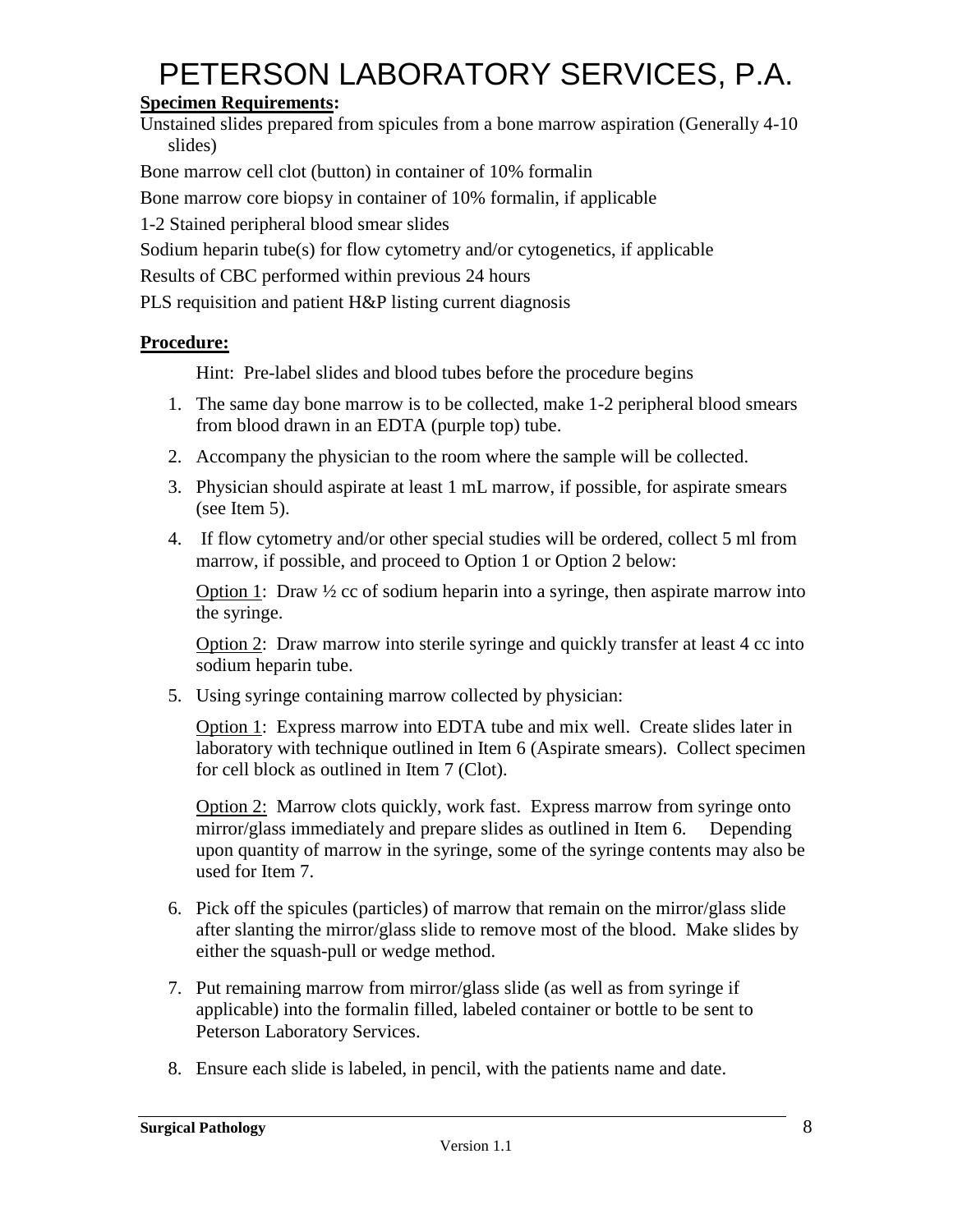9. Place labeled peripheral smears and bone marrow smears in slide holders. Include a copy of the most recent patient CBC results. Assemble all collected materials/specimens in one bag, and transport to Peterson Laboratory Services.

#### **BREAST BIOPSIES**

Routine breast biopsies not requiring frozen section evaluation of margins are placed in 10% formalin with a ratio of formalin to tissue of at least 10:1.

Per American Society of Clinical Oncology (ASCO) and the College of American Pathologists (CAP), specific pre-analytic and analytic variables that can affect test results are required to be recorded on the requisition so the pathologists are able to result out per published guidelines i.e. record the time the specimen was removed from the patient and the time the specimen was placed in preservative. This information can be put on the requisition in the "Fixation Time" section or Peterson Laboratory can provide labels for you to put on the specimen with the required documentation.

As of now, this requirement is for breast tissue only. In the future, the pathologists at Peterson Laboratory foresee it being a requirement on all biopsy specimens.

#### **Breast Biopsy with Mammography Localization**

Localizing breast masses and calcifications through radiographic means aids the surgeon in early detection of breast carcinomas. After the suspicious area is removed from the breast, it is taken to the Radiology Department for x-ray imaging. Specific areas of concern are marked with thin wire probes.

After the films are developed (and if the surgeon does not request a frozen section), the formalin-fixed specimen along with copies of the developed films are transported to Peterson Laboratory. It is imperative that copies of the specimen radiograph accompany the specimen to the Pathology Department. The radiographs are utilized by the pathologist as a means of identifying and localizing the area in question for microscopic evaluation. If an original radiographic image is sent, it will be promptly returned.

#### **Mastectomy**

Please indicate the type of mastectomy performed (simple, partial, modified radical or radical) on the requisition. The notation should be made under "Contents of Each Container," following the appropriate container number.

### **FETUS**

A live birth is defined by law as "the complete expulsion or extraction from its mother of a product of human conception, irrespective of the duration of pregnancy, which after such expulsion or extraction, breathes or shows any other evidence of life such as beating of the heart, pulsation of the umbilical cord, or definite movement of voluntary muscles, whether or not the umbilical cord has been cut or the placenta attached."

A pre-viable infant is one who, because of gestational age, has minimal expectations of survival even with the best neonatal facilities and personnel (live-born fetuses rarely survive before 24 weeks gestation).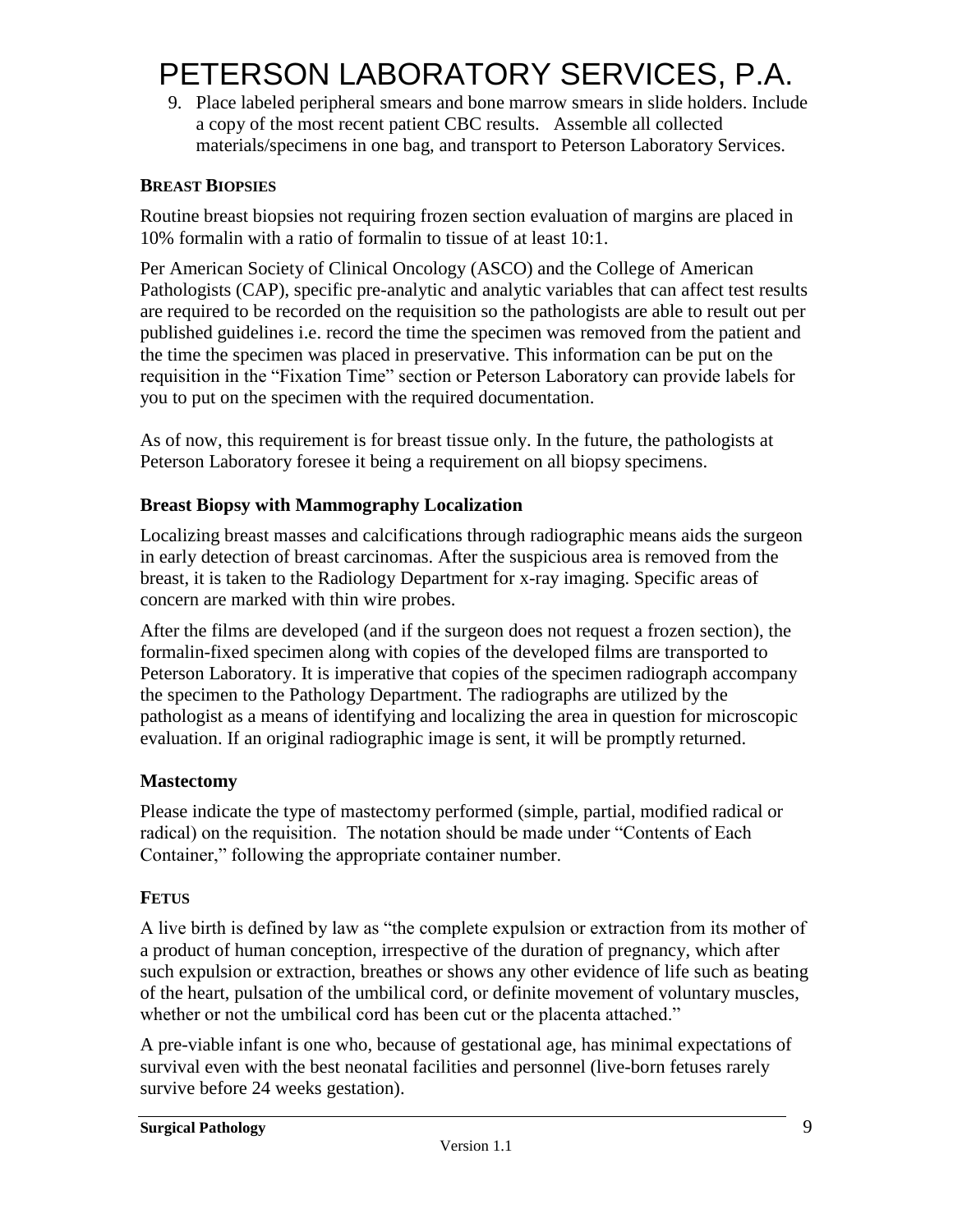The weight of the infant is not a factor in differentiating between live birth and stillbirth. An infant who weighs 350 grams or less who has a heart beat or shows any other signs of life as defined above, is considered a live birth.

The obstetrician is to be consulted about use of intrapartal fetal monitoring. The obstetrician and pediatrician are to be consulted about resuscitative measures that are to be taken. Only a physician can pronounce an infant's death. The nurse may chart only "apparent ceasing of respirations and cardiac activity."

### **PROCEDURE FOR LIVE BIRTH (REGARDLESS OF WEIGHT):**

- A. Care of the infant ideally rendered by a nursery nurse (the final three activities may be carried out after death).
	- 1. Prior to delivery, ask the Obstetrician if a Pediatrician needs to be called and clarify which intrapartum monitoring and resuscitative and supportive measures are to be taken
	- 2. Reasonable comfort measures should always be taken; i.e. wrap the infant in a warm blanket and hold or place on warmer
	- 3. Monitor signs of life, their decline and point of cessation
	- 4. Prepare identification bands for the infant
	- 5. Obtain footprints on glossy white
	- 6. Weigh and measure
- B. Provide emotional support to parents
	- 1. Carry out activities that will help to create a memory of the infant for the parents (see respective hospital Pre-Viable birth Policy and Procedure)
	- 2. Arrange for a social work case management consultation
	- 3. Offer to arrange for, or perform baptism (see respective hospital policy)
- C. Make a patient chart for the infant to consist of the following:
	- 1. Summary sheet. Call admission desk and have infant admitted, just as for any live birth.
	- 2. Physician Order Sheet. The physician will need to use a Physician Order Sheet to document the event of the birth and the fact of death.
	- 3. Copy of the Labor and Delivery Summary Sheet with data about the infant completed in its entirety.
	- 4. Newborn Identification Sheet with infant identification numbers, footprints and the mother's finger print.
	- 5. Nurses Notes which document the following:
		- a. Time of birth
		- b. Specific signs of life heart rate, respiratory effort, movement
		- c. Care rendered: e.g. wrapped in warm blanket and given to parents to hold or placed on infant warmer, free flow oxygen provided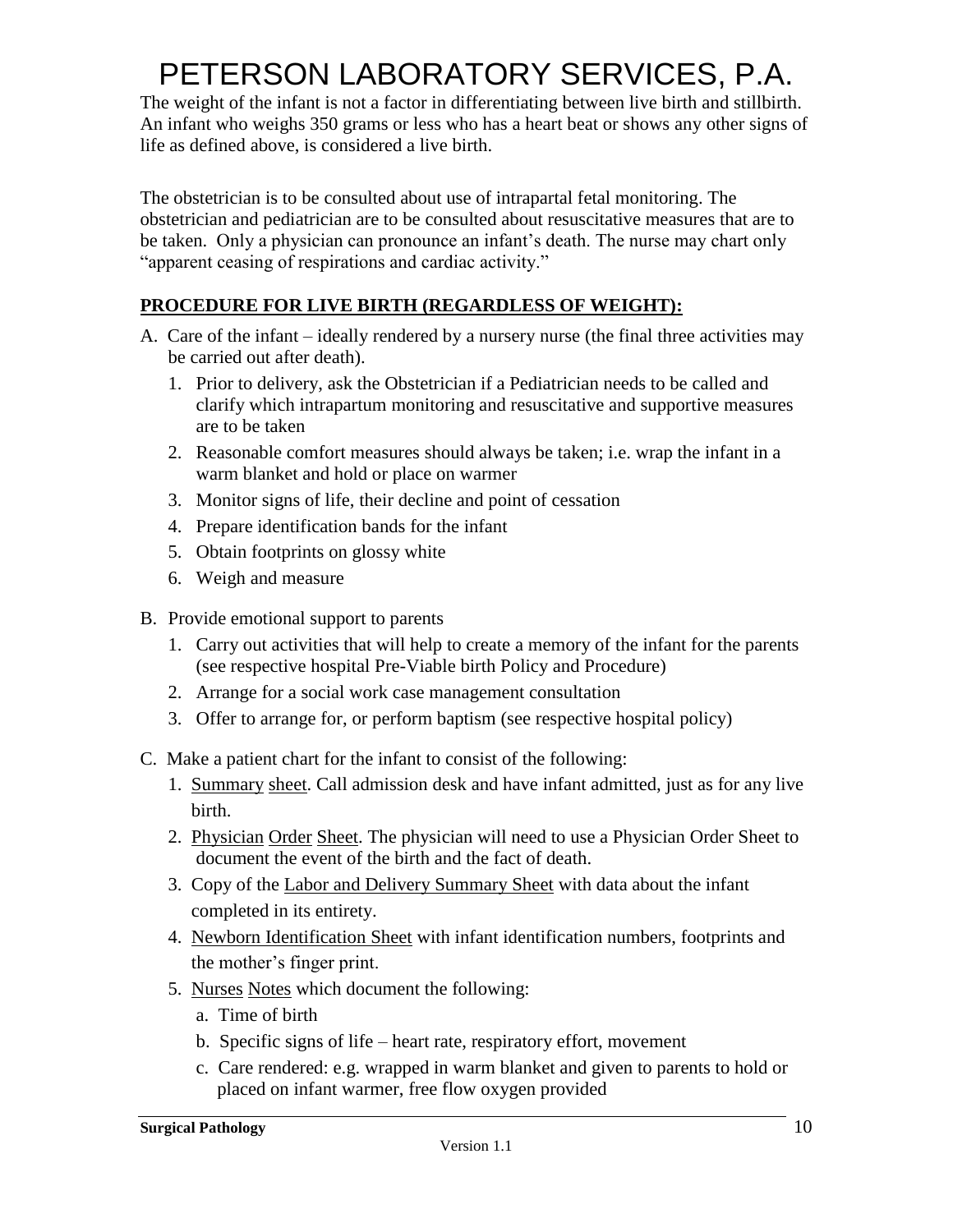- d. Progression in decline of signs of life
- e. Physician notifications and/or presence
- f. Parent interaction with infant
- g. "Apparent cessation of signs of life"
- h. Weight and length
- i. General condition of infant, observed abnormalities
- j. Notification of social work case management personnel
- k. Parent's decision relative to disposal of the body
- l. Time body was sent to laboratory

#### D. Documentation

- 1. Complete a Certificate of Live Birth, just as for a full term infant.
- 2. Certificate of Death must be completed by the physician for an infant disposed of by the parent/s. Bodies sent to a mortuary do not require a Certificate of Death. The Certificate of Death should be handwritten and completed as fully as possible. The hospital medical records department will type the official certificate, obtain physician signature and mail the certificate to the KDHE Office of Vital Statistics.
- 3. Peterson Laboratory Service Anatomic Pathology requisition form
- 4. Record of Death form.
- 5. Patient chart for infant
- 6. Delivery log entry

#### E. Disposition of the body

- 1. In all cases the body must be examined by a pathologist prior to disposal
	- a. Place the body in a labeled plastic bag with formalin. If the parents plan to bury the infant themselves, check with pathology personnel to see if formalin may be omitted.
	- b. Complete a Peterson Laboratory Anatomic Pathology requisition
	- c. Deliver body and requisition to the hospital laboratory
- E. Final disposition options
	- 1. Peterson Laboratory Services cannot dispose of a live birth fetus, regardless of weight. The parents must request disposal of the body, or may choose to use a mortuary for burial or cremation. A Record of Death form must be signed by the parents specifying the name of the funeral home.
	- 2. Upon completion of testing, parents may take possession of the body and make their own burial arrangements.

#### POLICY:

A stillborn (fetal death) is defined as "any complete expulsion or extraction from its mother of a product of human conception the weight of which is in excess of 350 grams,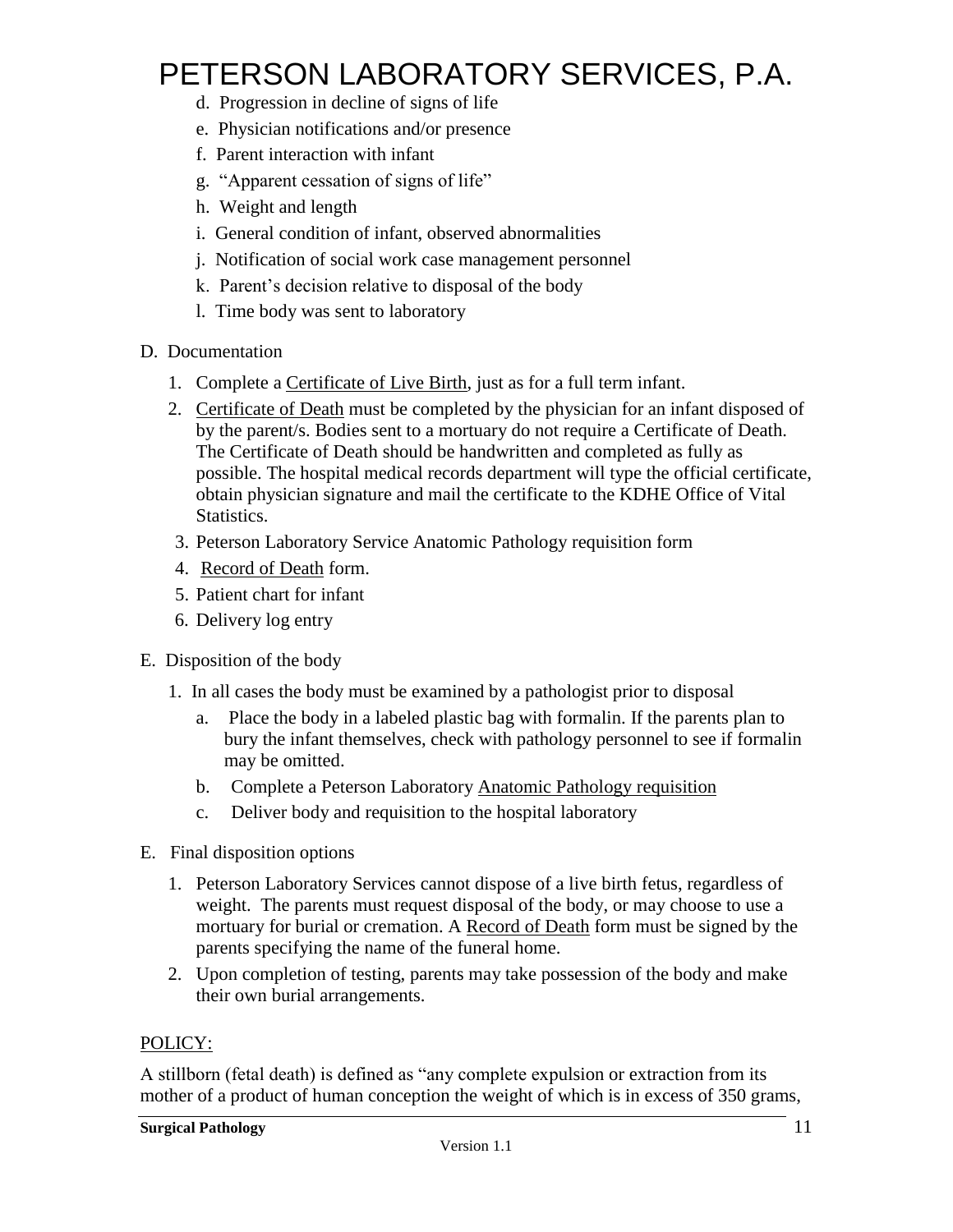irrespective of the duration of pregnancy, which is not a live birth." (A 350 gram fetus is approximately 20-22 weeks gestation, 10 inches long and 11 2/3 ounces in weight).

### **PROCEDURE FOR STILLBIRTH:**

Less than 350 grams or less than 20 weeks

- A. The products of conception weighing 350 grams or less are classified as tissue under current state law and may be disposed of by one of the following options:
	- 1. At the discretion of the hospital with the approval of the parents
	- 2. The parents may choose to use a funeral home for burial or cremation
	- 3. The parents may also take possession of the products of conception and make burial arrangements without the services of a funeral home
- B. The products of conception may be examined by a pathologist. The examination must be ordered by the obstetrician and noted on the mother's patient chart. The products of conception will be double bagged using biohazard bags, covered with formalin and labeled as "products of conception." If the parents are considering personal burial arrangements, call Peterson Laboratory Services to see if formalin can be omitted. Deliver the specimen to the hospital laboratory for transport to Peterson Laboratory Services. **DO NOT USE FORMALIN IF GENETIC STUDIES (I.E. CHROMSOMAL ANALYSIS) ARE ORDERED.**
- C. Complete the following forms
	- 1. Peterson Laboratory Services Anatomic Pathology requisition. If the parents are planning personal burial arrangements, note on the requisition and request the pathologist exam be completed STAT.
	- 2. Labor & Delivery Summary
	- 3. Record of Stillbirth/Neonatal Death
	- 4. If the fetus is intact, a Release of Fetus For Pathological Exam should be completed and included with the Peterson Laboratory Services Anatomic Pathology Requisition.

#### More than 350 grams/ 20 weeks – Classified as a Reportable Birth

- A. Care of the infant ideally rendered by a nursery nurse
	- 1. Prior to delivery, assign the mother to a private room for postpartum care
	- 2. Parents should be encouraged to become involved in planning for labor and delivery, and they should be reassured that they can alter the plan at any time. Being involved can lend a feeling of control in an uncontrollable situation.
	- 3. Inform the mother and father of post-birth options before active labor begins so that they can begin to think about what they would like to do regarding seeing and holding the baby, naming the baby and baptism.
	- 4. The nurse caring for the mother during labor should assume the responsibility for receiving the baby at the time of birth. The baby should be handled with the same care and respect as it would have received had the baby been born live.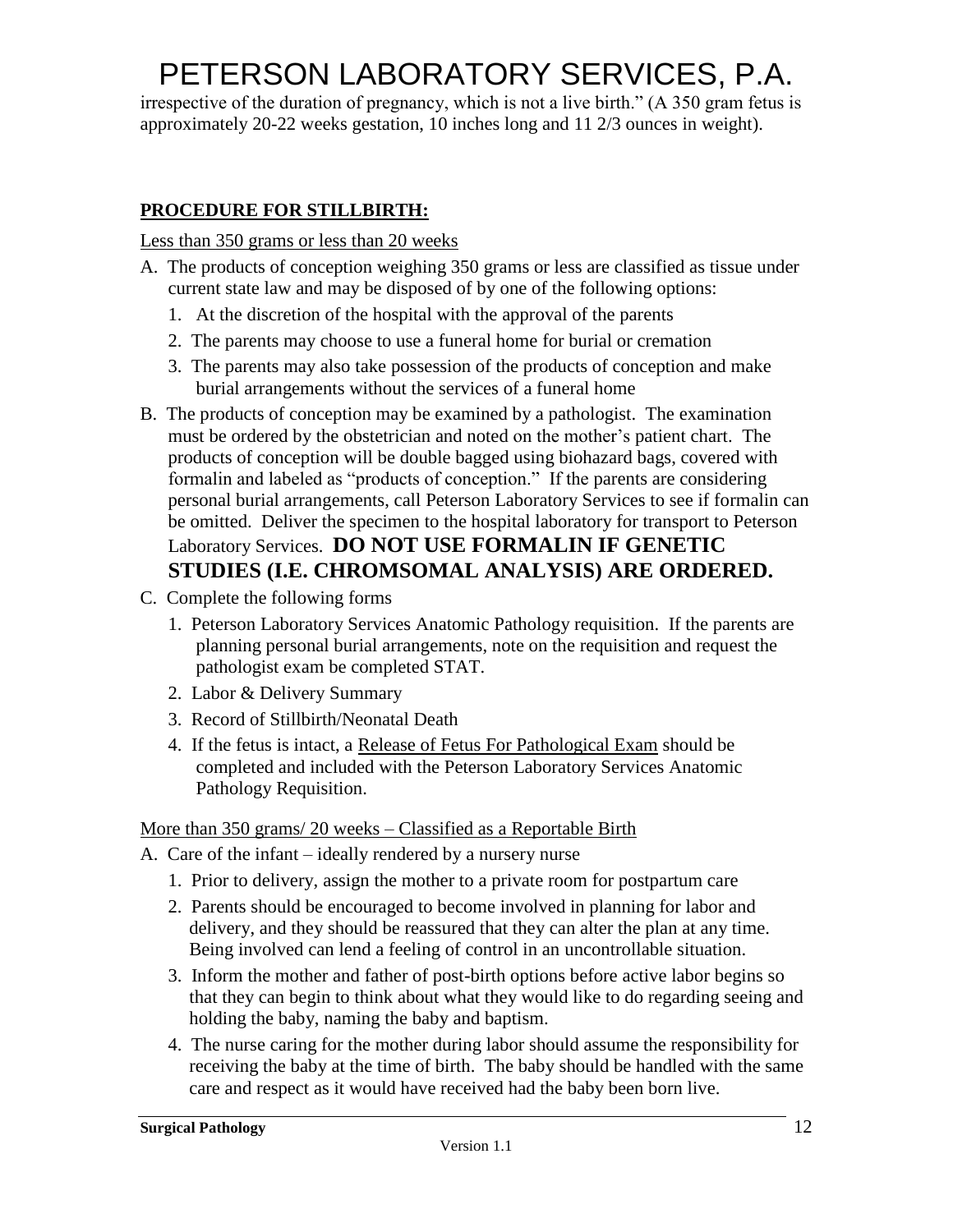- 5. Prepare identification bands for the infant
- 6. Obtain footprints on glossy white
- 7. Weigh and measure
- 8. Fill out a crib card
- 9. Clip a lock of hair, if possible, and place in a small zip-lock bag.
- 10. Wrap baby in a warmed blanket when the parents are ready to view/hold the baby.
- 11. The length of time the body may be held without refrigeration will depend on its condition at birth. The pathologist (if an autopsy has been ordered) or funeral director should be notified if the parents wish to postpone viewing the baby for more than 1-2 hours. Even after refrigeration the baby can be returned to the parents.
- 12. If no autopsy is ordered and after the parents have viewed the baby, place the blanket-wrapped body in double bagged biohazard bags and refrigerate. Do not use formalin.
- B. Provide emotional support to parents
	- 4. Carry out activities that will help to create a memory of the infant for the parents (reference your respective hospital's policies and procedures)
	- 5. Arrange for a social work case management consultation
	- 6. Offer to arrange for, or perform baptism (reference your respective hospital's policy and procedures)
- C. Paperwork
	- 1. Complete "Record of Stillbirth/Neonatal Death." Make a copy for the mother's patient chart, a copy for the mortuary and a copy for the pathologist if a pathology examination is ordered. The form will be completed and signed by the person receiving the body.
	- 2. Complete the "Certificate of Stillbirth." Contact your hospital's Health Information Management department.
	- 3. Complete the Labor and Delivery Summary sheet with data about the infant completed in its entirety.
	- 4. Delivery Log entry
	- 5. Identify patient problems and planned nursing interventions
	- 6. Complete all other paperwork as for all postpartum patients

#### **LUNG – OPEN BIOPSY**

Care must be taken not to compress the specimen during handling by either surgical or laboratory personnel. A specimen of fresh, inflated lung tissue should be sent to the laboratory on moist gauze, in a sterile container. Please do not immerse the specimen in saline.

#### **MUSCLE BIOPSIES**

**Surgical Pathology**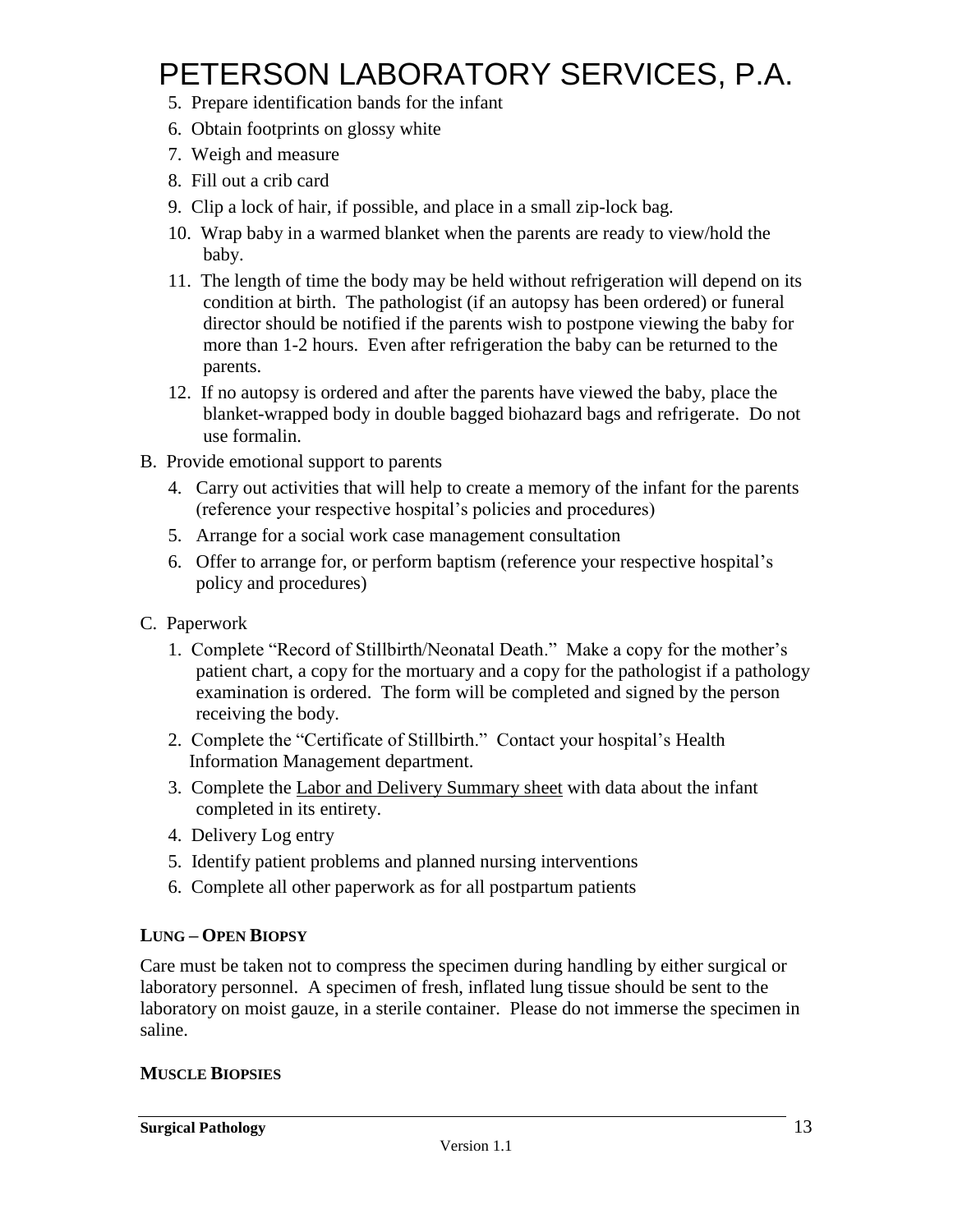Tissue obtained for the diagnosis of neuromuscular diseases requires special handling. Typically, separate samples for electron microscopy, light microscopy and special histochemical staining are required. Properly performed, and with clinical correlation, diseases of skeletal muscle can be categorized with greater precision than previously obtainable.

### Specimen Collection and Handling:

- 1. Schedule the biopsy with Peterson Laboratory at least 24 hours prior to surgery.
- 2. The biopsy site should be a site that is clinically affected, but not severely atrophic or previously needled for electromyography. Avoid fascia and fat.
- 3. Select muscle bundles approximately 3 cm long x 0.5 cm in diameter.
- 4. Do not infiltrate muscle with local anesthetic. Avoid trauma or stretching during exercise.
- 5. Remove at least one additional segment in a similar fashion. Cover muscle biopsies with saline moistened gauze. DO NOT immerse in saline solution.
- 6. Place the specimen in a sterile transport container labeled with the patient's name, Date of Birth, and site of excision.
- 7. Call laboratory immediately at (785) 539-5363 for pick-up.

### **RENAL BIOPSIES**

Tissue obtained from biopsy of a native kidney is typically submitted for light microscopy, immunofluorescence and electron microscopy. Light and immunofluorescence testing, done in conjunction, give the best interpretative results.

Biopsies from a transplanted kidney may be submitted. The nephrologist performs these biopsies; however, assistance is available from the surgical pathology laboratory by calling (785) 539-5363, extension 141.

### SPECIMEN COLLECTION AND HANDLING:

Biopsy specimens may be obtained by radiology guided percutaneous needle biopsy. A Pathologist will be present at the time of collection to determine if the specimen is adequate and glomeruli are present or if another sample is necessary. A CT Guide Biopsy sheet will be filled out by the Pathologist indicating Adequacy, number of cores placed in Formalin, and number of cores placed in Michel's.

### NECESSARY FIXATIVES (Provided in the Arkana kit):

- 1. Formalin Light microscopy and Electron microscopy White top
- 2. Michel's Fixative Immunofluorescence transport solution Blue top
- NOTE: All are stable at room temperature. Do not freeze or use dry ice.

### METHODOLOGY:

1. Two Separate Cores: Place one in Formalin for Light microscopy and Electron microscopy studies. Place one in Michel's fixative for Immunofluorescence studies.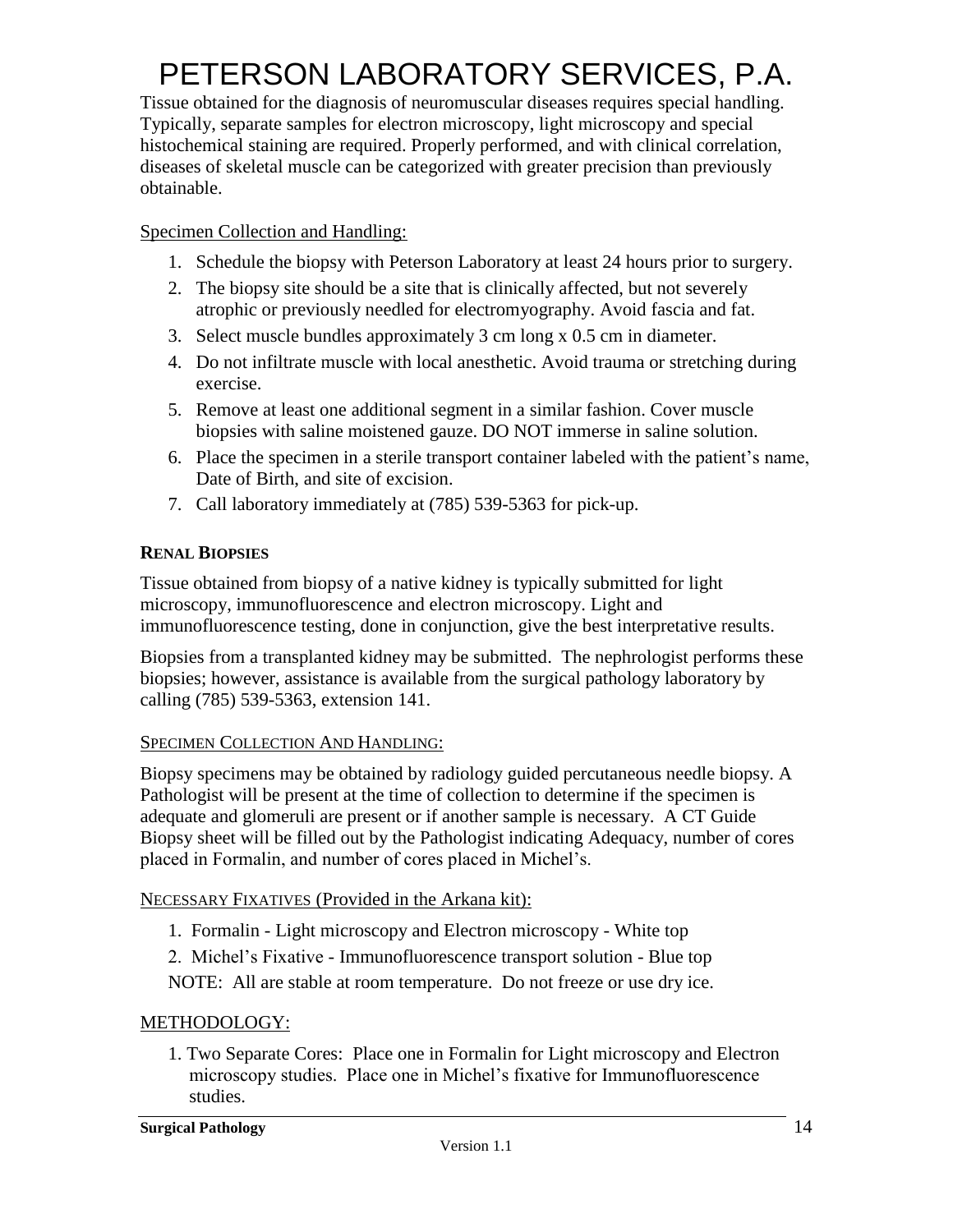2. Single core/scant material: The core should either be divided in half for Light and Immunofluorescence or submitted entirely for Light Microscopy.

Note: The Pathologist will place the cores in the appropriate vials or instruct the Technician assisting with the procedure to do so.

### PACKAGING FOR TRANSPORT TO ARKANA:

- 1. Receive the Nephropath shipping box containing the cores from Peterson Laboratory Services or directly from Arkana.
- 2. Fill out Arkana requisition and make a copy for your file.
- 4. Include the following in the shipping box: Vials containing cores, Arkana requisition, Patient clinical history, and Patient Demographic sheet.
- 5. Fill out the provided Nephropath Air bill and secure to the provided FedEx package.
- 6. Place shipping box into FedEx package.
- 7. Place FedEx package in FedEx pickup box for pickup.
- 8. Forward a Peterson Laboratory requisition to be accessioned.

#### **SKIN**

Vesiculobullous diseases of the skin require the submission of a sample for light microscopy and immunofluorescence. Please call (785) 539-5363, Histology Department. You will be assisted in obtaining the appropriate media.

### **LYMPH NODES**

Unless otherwise indicated (i.e. culture, immunoperoxidase and molecular studies) lymph nodes may be placed in 10% formalin. If submitting fresh and sterile, please transport to the pathology laboratory as soon as possible. All cases of suspected lymphoma should be submitted fresh for cytometric evaluation. If transport is delayed, please refrigerate promptly.

#### **INFECTIOUS SPECIMENS**

Specimens of an infectious nature should be placed in an adequate amount of formalin. The requisition form should indicate the nature of the infection.

#### **RADIOACTIVE SPECIMENS**

Radioactive specimens include some breast and lymph node excisions. To ensure that all radiation has dissipated before the specimen is processed, the specimen should be retained at the facility for a 48-hour period after the specimen is removed.

Place the specimen in an appropriately-sized container with sufficient formalin. Place the container in a secondary, 175 oz. container. Label the outside of the container with the date the specimen is ready for transport to Peterson Laboratory.

### **MEDICAL LEGAL CASES**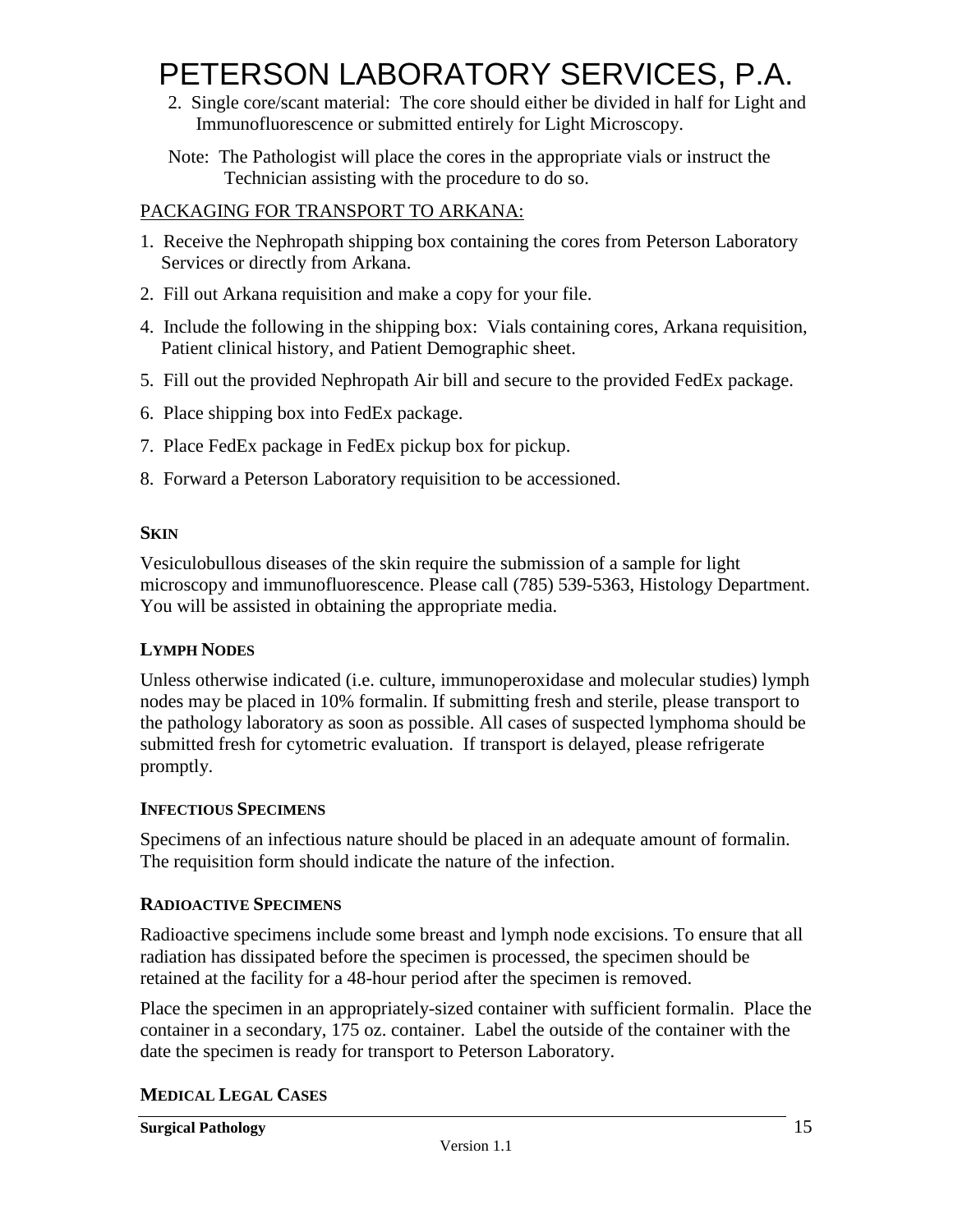Medical legal specimens may include-but are not limited to-breast implants, hardware and bullets. Surgical pathology documentation pertaining to medical legal cases should be clearly marked as such. To maintain "chain of custody" of the specimen, O.R. staff should transport the medical legal specimen personally, and present the specimen to a Peterson Laboratory Services pathology department staff member. The specimen should be accompanied by the necessary surgical pathology requisition form as well as an accompanying Chain of Custody form. A pathology laboratory staff member will complete the Chain of Custody form with specimen details. A copy of the form will be returned to the hospital for the patient file.

### **FORMALIN SPILL CLEANUP PROCEDURE**

#### Small spill (few ml)

Wear a lab coat and gloves. Wipe up the spill with paper toweling and dispose in a red biohazard trash bag. Wash your hands and forearms.

#### Moderate to large spill (one pint or less)

Only small spills of formalin may be cleaned up without respiratory protection, by qualified personnel.

- 1. Wear a lab coat and gloves with goggles if there is any chance of a splash
- 2. Remove any glass with forceps and dispose in a sharps container.
- 3. Use paper toweling to absorb the spill
- 4. Wash the spill site with a sponge and water
- 5. Discard the rinse water in a sink or toilet
- 6. Carefully check the spill area for leaks into crevices or onto absorbent materials
- 7. Contaminated items must be wrapped in airtight plastic bags to eliminate odors
- 8. Dispose of contaminated materials in an appropriate receptacle

After the spill has been cleaned, leave the area to minimize your exposure. The standing period will allow the formalin vapors to dissipate.

#### Large Spills

For spills greater than one gallon, secure the room containing the spill to minimize exposure. Immediately call HAZMAT at 1-785-357-3261. You will be prompted for your phone number.

#### **SUMMARY**

- Biopsy bottles are placed in an orange-striped biohazard bag and the accompanying requisition inserted in the outer pouch provided.
- **Larger specimens are placed in an appropriately-sized biopsy bag, and then** inserted in a larger biopsy bag with the requisition.
- Only one biopsy bag used in packaging the specimen need carry the required biohazard warning label. Biopsy bags are recycled for future use.